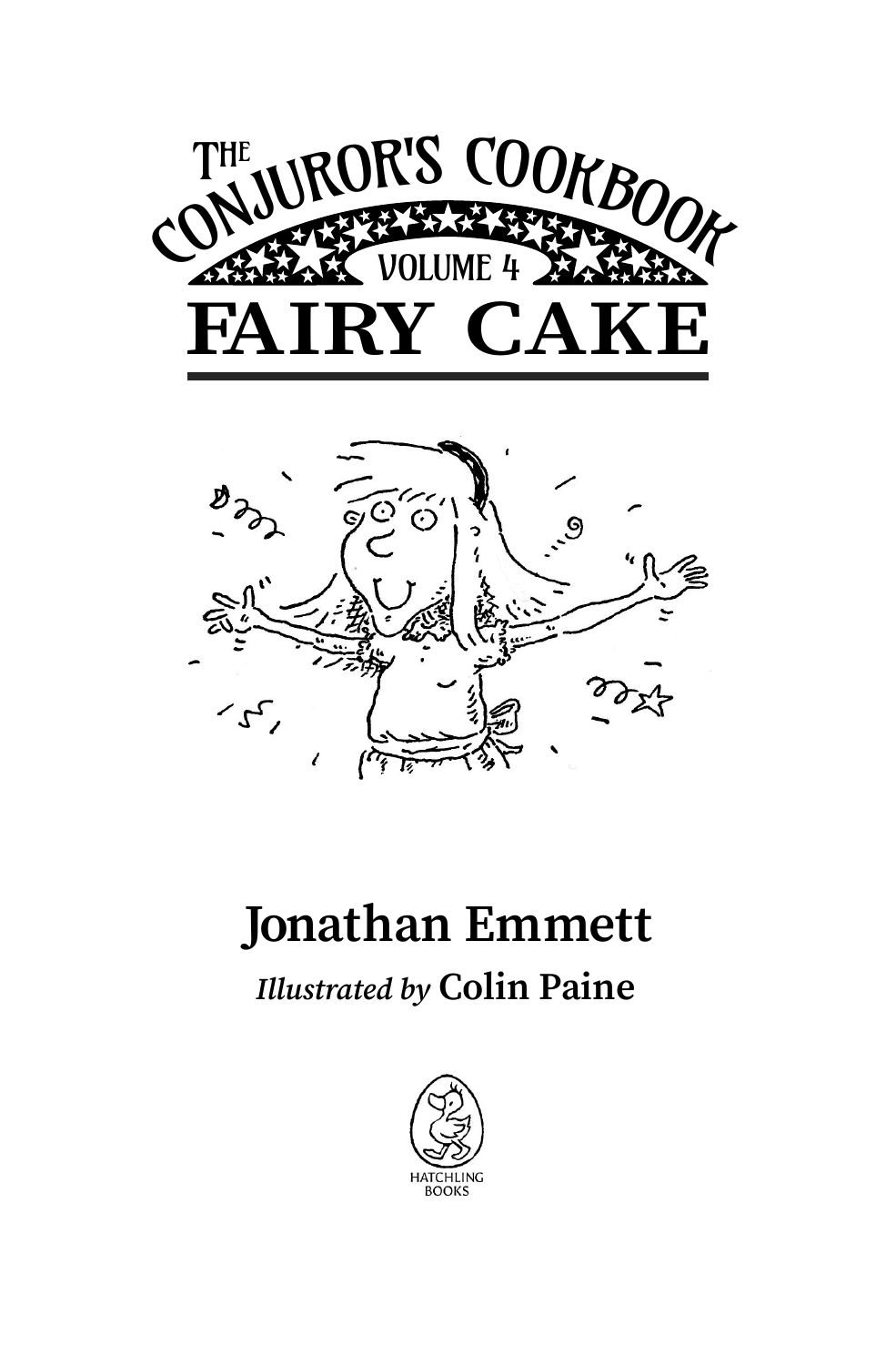## **The Guests Arrive** SAMPLE CHAPTER



ʻYes,' said Jake, ʻit's my birthday. We're having a party this afternoon.'

ʻAnd you're not invited,' snapped Granny. ʻWhy not?' asked Dewlally, leaping back into the kitchen. ʻAfter all, I am your fairy god-daughter!'

ʻYou couldn't care less about us until a moment ago,' said Granny. ʻYou were just about to leave.'

ʻBut that was before you invited me to your party,' said Dewlally.

ʻWe haven't invited you!' said Granny firmly. ʻYou're not coming.'

ʻWhy not?' pleaded Dewlally.

ʻBecause you're bound to cause trouble,' said Granny.



ʻI won't!' said Dewlally. ʻOh please, please, pretty please, I promise I'll be good.'

Jake didn't say anything, but he gave Granny an imploring look. He wanted Dewlally to come to the party too.

ʻLook, even if she did behave herself,' said Granny, ʻand I don't believe for a moment that she would, she'd cause enough trouble just by being seen. Most people don't believe in fairies!'

ʻThat's not a problem,' said Dewlally. ʻI can make myself invisible, look!'

The fairy vanished and then reappeared a moment later.



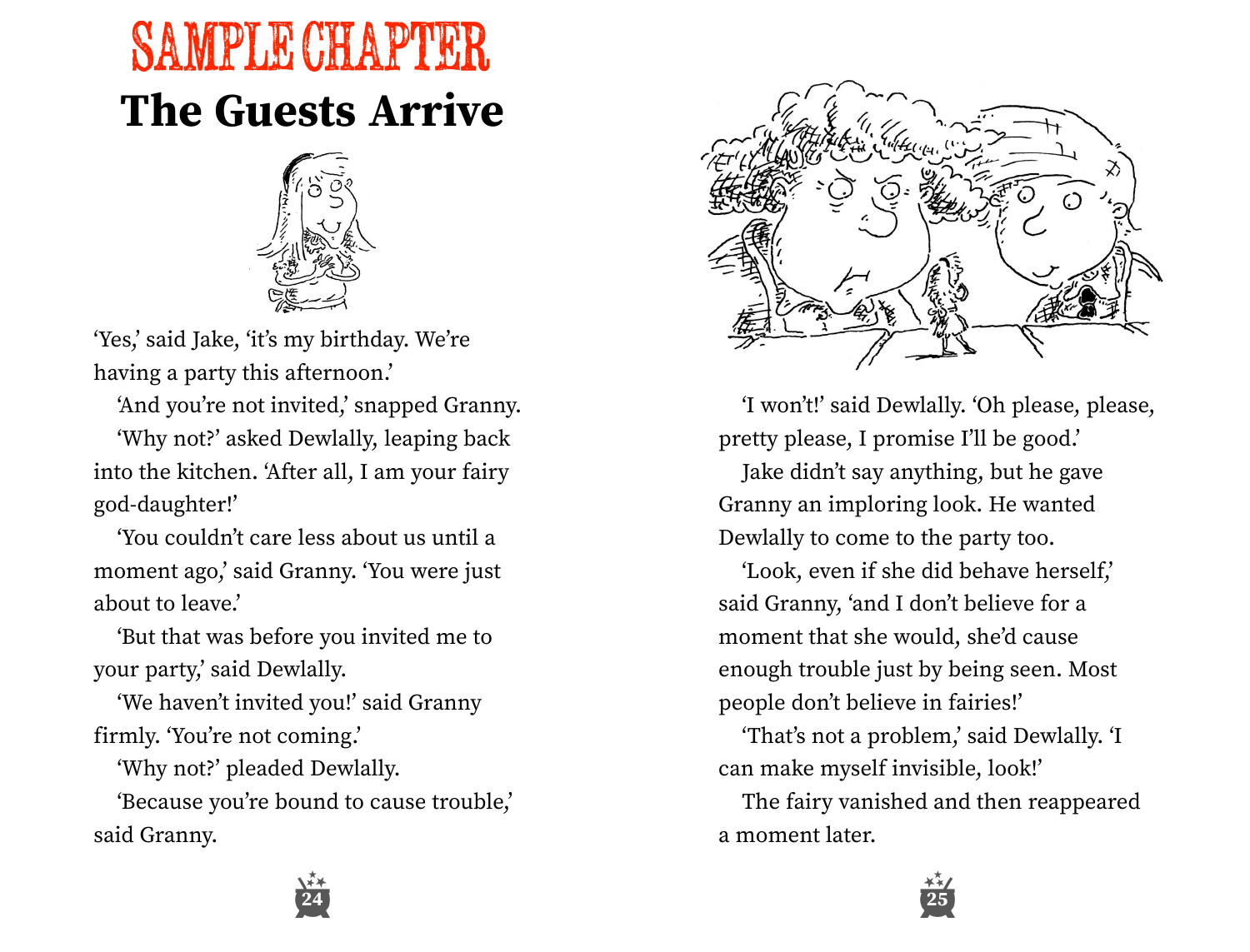ʻOh no!' said Granny. ʻThat settles it. It would be even worse if we couldn't keep an eye on her!'



ʻThat's not fair!' said Dewlally, stamping her tiny foot.

ʻWell, that's how it is!' said Granny. ʻSo off you go!'

ʻShan't!' said the fairy. ʻI'm going to hold my breath until you change your mind!'

ʻPlease yourself,' said Granny.

**26 27**

Dewlally took a deep breath and then clamped her mouth shut. After a few seconds, her face turned red and her eyes began to bulge.

ʻCan't we do something?' asked Jake, ʻshe looks like she's going to explode!'

ʻShe's bluffing,' said Granny. ʻI'm not sure that fairies even need to breathe.'

ʻI hate you!' gasped Dewlally, letting out her breath. ʻYou're horrid and I don't want to go to your stupid party anyway. I hope you all have a really awful time!'

And she jumped back on to the window sill and disappeared off into the garden.

ʻGood riddance!' said Granny, shutting the window. But she saw Jake looking a little sad.

ʻCheer up,' she said, giving him a hug. ʻIt's your birthday, remember. You're supposed to be enjoying yourself. Let me show you what I've prepared for your party.'

\*

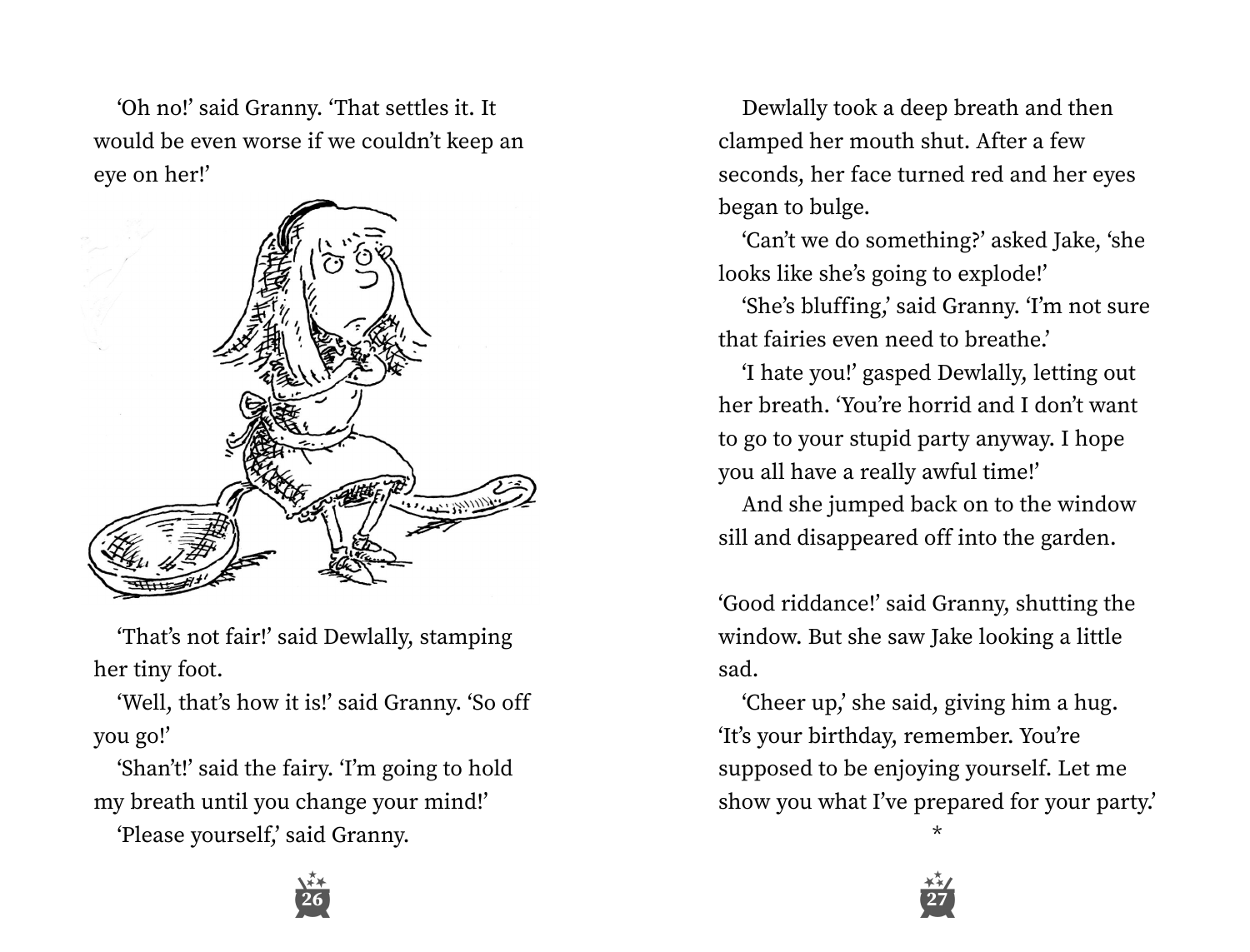Granny had been cooking for days and the kitchen was stuffed with delicious treats. The fridge was overflowing with quiches, jellies and trifles. And the larder shelves were groaning with sausage rolls, pasties and cakes and puddings of every description.

Jake's mouth was watering so much he had to wipe it on his sleeve.

ʻWhy don't you take it through and lay it out on the table, while I make the sandwiches?' said Granny. ʻAnd feel free to nibble. There's plenty more.'

By the time they had finished setting out the food, the guests were starting to arrive. They were all Jake's school friends. Jake's parents had meant to come too but they had both caught flu and were spending the day in bed.

ʻCome in! Come in!' said Granny ushering everyone into the cottage.

Jake's best friend Nigel arrived with his





ʻIs Niglet sure he'll be all right without Mumsy?' she asked.

ʻYes, mum,' said Nigel, blushing. ʻIt's only a birthday party. I'm not climbing Everest!'

ʻWell, all right then,' said his mum, giving him a big sloppy kiss. ʻBut promise to phone me if you feel poorly and want to come home.'